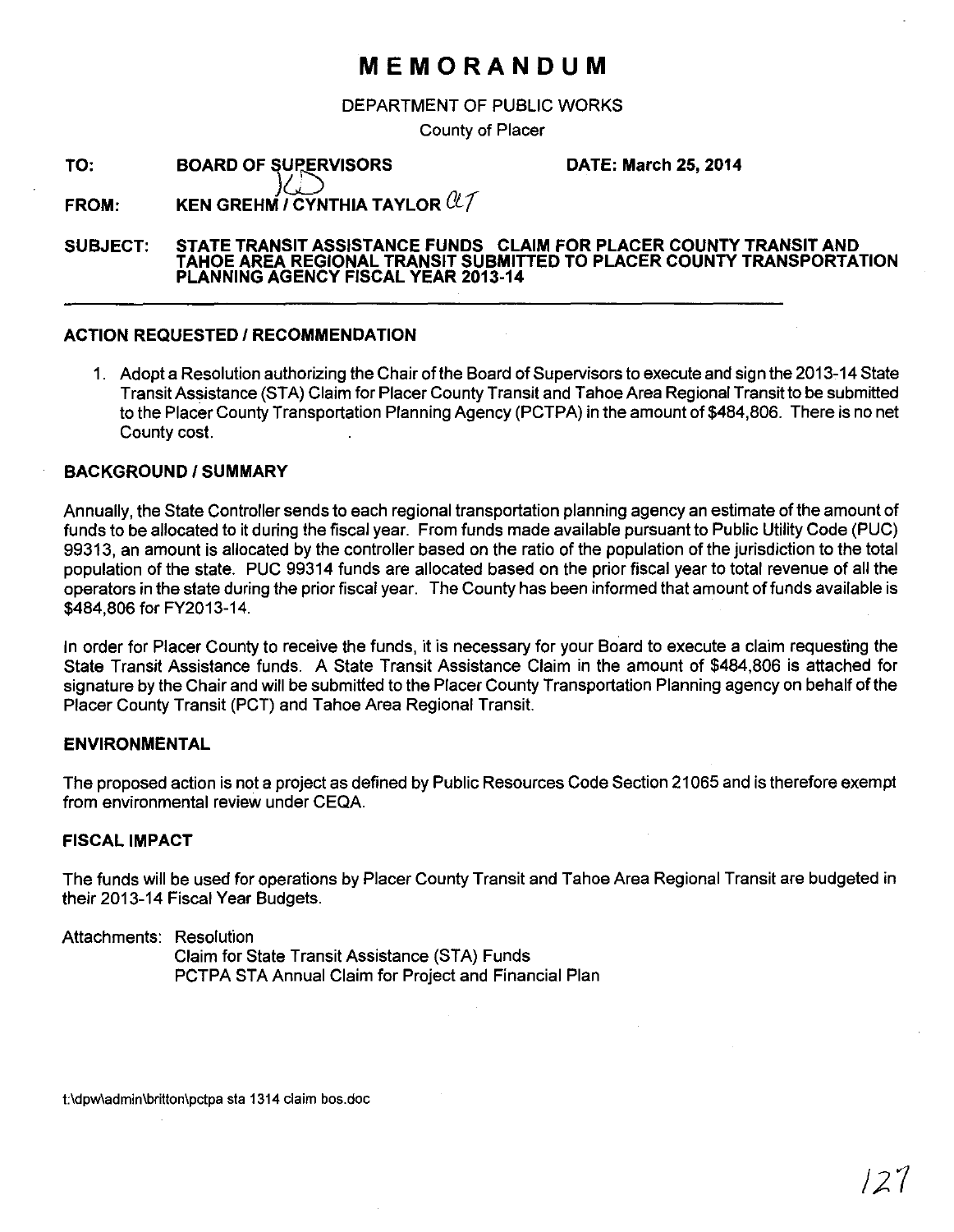# Before the Board of Supervisors County of Placer, State of California

In the matter of A RESOLUTION APPROVING AND AUTHORIZING THE CHAIR OF THE BOARD OF SUPERVISORS TO EXECUTE AND SIGN A CLAIM IN THE AMOUNT OF \$484,806 FOR 2013-14 STATE TRANSIT ASSISTANCE FUNDS (STA) AND SUBMIT TO THE PLACER COUNTY TRANSPORTATION PLANNING AGENCY

Resol. No:

First Reading:

The following RESOLUTION was duly passed by the Board of Supervisors of County of Placer at a regular meeting held, March 25, 2014 by the following vote on roll call:

Ayes:

Noes:

Absent:

Signed and approved by me after its passage.

Chair, Board of Supervisors

Attest: Clerk of said Board

WHEREAS, the California Public Utilities Code Commencing with Section 99200 and the California Code of Regulations commencing with Section 6600 authorizing local transportation funding available through the State Transit Assistance Fund established by the Transportation Development Act; and

WHEREAS, the Placer County Transportation Planning Agency is responsible for reviewing and approving annual transportation claims, and for making allocations from the State Transit Assistance Funds.

NOW, THEREFORE, BE IT FURTHER RESOLVED by the BOARD of Supervisors of the County of Placer, State of California, that the Chair of the Board of Supervisors is authorized and directed to execute the attached 2013-14 State Transit Assistance Fund Claim to the Placer County Transportation Planning Agency, in the amount of:

\$484,806 of State Transit Assistance Funds for transit operations, as authorized by Section 99313 and Section 99314 of the California Public Utilities Code, Chapter 4, Article 6.5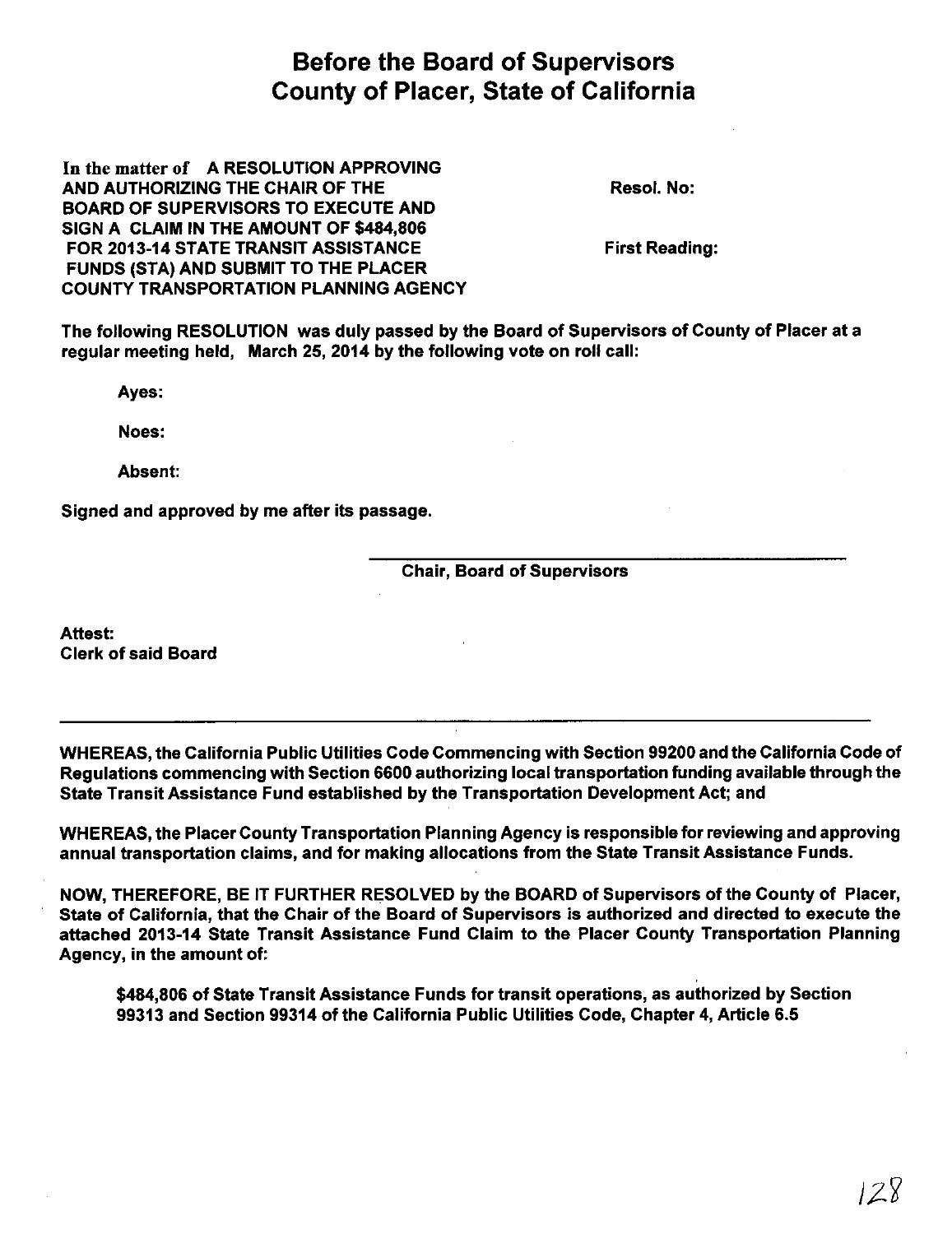# **CLAIM FOR STATE TRANSIT ASSISTANCE FUNDS**

TO: PLACER COUNTY TRANSPORTATION PLANNING AGENCY 299 NEVADA STREET, AUBURN, CA 95603

| <b>FROM:</b>                                                                                             | <b>CLAIMANT:</b>       | <b>Placer County</b>                                                                                    |  |  |  |  |  |  |  |
|----------------------------------------------------------------------------------------------------------|------------------------|---------------------------------------------------------------------------------------------------------|--|--|--|--|--|--|--|
|                                                                                                          | <b>ADDRESS:</b>        | 3091 County Center Drive, Suite 220                                                                     |  |  |  |  |  |  |  |
|                                                                                                          | <b>CONTACT PERSON:</b> | Auburn, CA 95603                                                                                        |  |  |  |  |  |  |  |
|                                                                                                          |                        | Cynthia Taylor                                                                                          |  |  |  |  |  |  |  |
|                                                                                                          |                        | Phone: (530) 745-3599<br>Email: ctaylor@placer.ca.gov                                                   |  |  |  |  |  |  |  |
| The                                                                                                      | County of Placer       | hereby requests, in accordance with the State                                                           |  |  |  |  |  |  |  |
| of California Public Utilities Code commencing with Section 99200 and the California Code of Regulations |                        |                                                                                                         |  |  |  |  |  |  |  |
|                                                                                                          |                        | commencing with Section 6600, that this claim for State Transit Assistance be approved in the amount of |  |  |  |  |  |  |  |
| 484,806<br>\$                                                                                            | for Fiscal Year        | 2013/14<br>$\_$ , to be drawn from the State Transit Assistance                                         |  |  |  |  |  |  |  |

fund deposited with the Placer County Treasurer.

When approved, this claim will be transmitted to the Placer County Auditor for payment. Approval of the claim and payment by the County Auditor to the applicant is subject to such monies being available for distribution, and to the provisions that such monies will be used only in accordance with the terms of the approved annual financial plan and budget.

### APPROVED:

PLACER COUNTY TRANSPORTATION PLANNING AGENCY BOARD OF DIRECTORS

APPLICANT

| BY:    |             | BY:    |                             |  |
|--------|-------------|--------|-----------------------------|--|
| $\sim$ | (signature) |        | (signature)                 |  |
| TITLE: |             | TITLE: | Chair, Board Of Supervisors |  |
| DATE:  |             | DATE:  |                             |  |